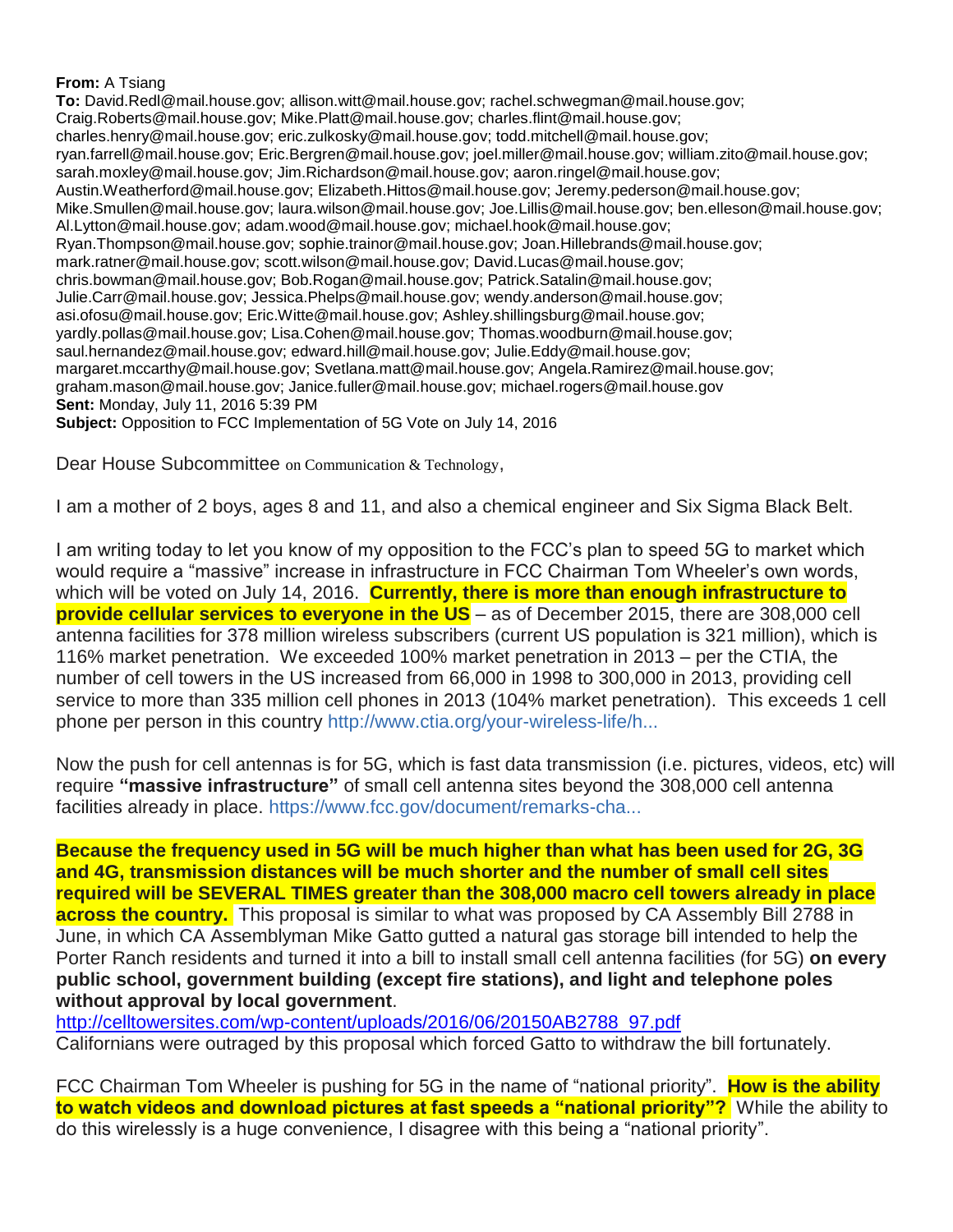**"National priority" is addressing the astounding increases in autism, ADHD, neurological disorders in children and adults, autoimmune disease and dementia/Alzheimer's which has been occurring in the last couple decades which coincided with the massive deployment of cell antenna facilities, which began with the 1996 Telecommunications Act.** We went from 66,000 cell towers in 1998 to 300,000 in 2013 per the CTIA as mentioned above. **Is someone close to you afflicted with autism, ADHD, neurological diseases, autoimmune disease, dementia or Alzheimer's?**

- Feb. 24, 2016: [the American Brain Tumor Association has found that brain cancer is the highest cause of cancer](http://www.eurekalert.org/pub_releases/2016-02/abta-mbt022216.php)  [deaths in ages 15-39 and the most common cancer among 15-19 year olds.](http://www.eurekalert.org/pub_releases/2016-02/abta-mbt022216.php) There's also been an **[increase in](http://www.saferemr.com/2015/05/brain-tumor-rates-are-rising-in-us-role.html)  [Malignant Brain and Central Nervous System Tumors in](http://www.saferemr.com/2015/05/brain-tumor-rates-are-rising-in-us-role.html) [American children.](http://www.saferemr.com/2015/05/brain-tumor-rates-are-rising-in-us-role.html)** For ages 0-14 between 2000-2010, it has increased annually 0.6%/yr. In ages 15-19, between 2000-2008, it has increased annually 1.0%/yr.
- October 2010: Autism [has increased 600% in prevalence over the last two decades.](https://blog.autismspeaks.org/2010/10/22/got-questions-answers-to-your-questions-from-the-autism-speaks%E2%80%99-science-staff-2/)
- **ADHD [has increased 53% in the US](http://www.wnd.com/2013/04/radical-increase-in-kids-prescribed-ritalin/)** over the last decade per the CDC. For ages 14 to 17, 19 % of boys and 10% of girls now have ADHD.
- August 2015: Washington Post reports **people are developing dementia a decade earlier compared to 20 years ago (2010 vs. 1990) The disease is now regularly diagnosed in people in their late 40s and death rates from early onset dementia are soaring.** The study found that **deaths caused by neurological disease had risen significantly in adults aged 55 to 74 and more than doubled in the over-75 population overall. The problem was particularly acute in the United States, where neurological deaths in men aged over 75 have nearly tripled and in women increased more than fivefold.** *"The rate of increase in such a short time suggested a silent or even a hidden epidemic, in which environmental factors must play a major part, not just aging."* The environmental factors cited included chemical pollution and increased background electromagnetic fields (which includes wireless radiation) [https://www.washingtonpost.com/world/people-are-developing](https://www.washingtonpost.com/world/people-are-developing-dementia-earlier-and-dying-of-it-more-a-study-shows/2015/08/06/599b16b8-3c0a-11e5-8e98-115a3cf7d7ae_story.html?wprss=rss_world)[dementia-earlier-and-dying-of-it-more-a-study-shows/2015/08/06/599b16b8-3c0a-11e5-8e98-](https://www.washingtonpost.com/world/people-are-developing-dementia-earlier-and-dying-of-it-more-a-study-shows/2015/08/06/599b16b8-3c0a-11e5-8e98-115a3cf7d7ae_story.html?wprss=rss_world) [115a3cf7d7ae\\_story.html?wprss=rss\\_world.](https://www.washingtonpost.com/world/people-are-developing-dementia-earlier-and-dying-of-it-more-a-study-shows/2015/08/06/599b16b8-3c0a-11e5-8e98-115a3cf7d7ae_story.html?wprss=rss_world)
- October 2013: **The NIMH (National Institute of Mental Health) reported 25-30% of kids between ages 13-18 will experience an anxiety disorder. This is an increase of 20 fold (i.e. 1900%) over the last 30 years** [http://health.usnews.com/health-news/health](http://health.usnews.com/health-news/health-wellness/articles/2013/10/10/how-to-cope-when-school-anxiety-lingers)[wellness/articles/2013/10/10/how-to-cope-when-school-anxiety-lingers](http://health.usnews.com/health-news/health-wellness/articles/2013/10/10/how-to-cope-when-school-anxiety-lingers)
- November 2013: Time Magazine reports that the **rate of reported anxiety disorders among U.S. troops jumped 327% between 2000 and 2012.** <http://swampland.time.com/2013/11/05/anxiety-disorders-on-the-rise-in-the-ranks/>
- **September 2007: The number of American children and adolescents treated for [bipolar](http://health.nytimes.com/health/guides/disease/bipolar-disorder/overview.html?inline=nyt-classifier&version=meter+at+3&module=meter-Links&pgtype=article&contentId=&mediaId=&referrer=http%3A%2F%2Fwww.salon.com%2F2013%2F08%2F26%2Fhow_our_society_breeds_anxiety_depression_and_dysfunction_partner%2F&priority=true&action=click&contentCollection=meter-links-click)  [disorder](http://health.nytimes.com/health/guides/disease/bipolar-disorder/overview.html?inline=nyt-classifier&version=meter+at+3&module=meter-Links&pgtype=article&contentId=&mediaId=&referrer=http%3A%2F%2Fwww.salon.com%2F2013%2F08%2F26%2Fhow_our_society_breeds_anxiety_depression_and_dysfunction_partner%2F&priority=true&action=click&contentCollection=meter-links-click) increased 40-fold [that's 3900%!] from 1994 to 2003** The senior author of the study, Dr. Mark Olfson of the New York State Psychiatric Institute at the Columbia University Medical Center, said, *"I have been studying trends in mental health services for some time, and this finding really stands out as one of the most striking increases in this short a time."* The increase makes bipolar disorder more common among children than clinical depression, the authors

said. http://www.nytimes.com/2007/09/04/health/04psych.html? r=1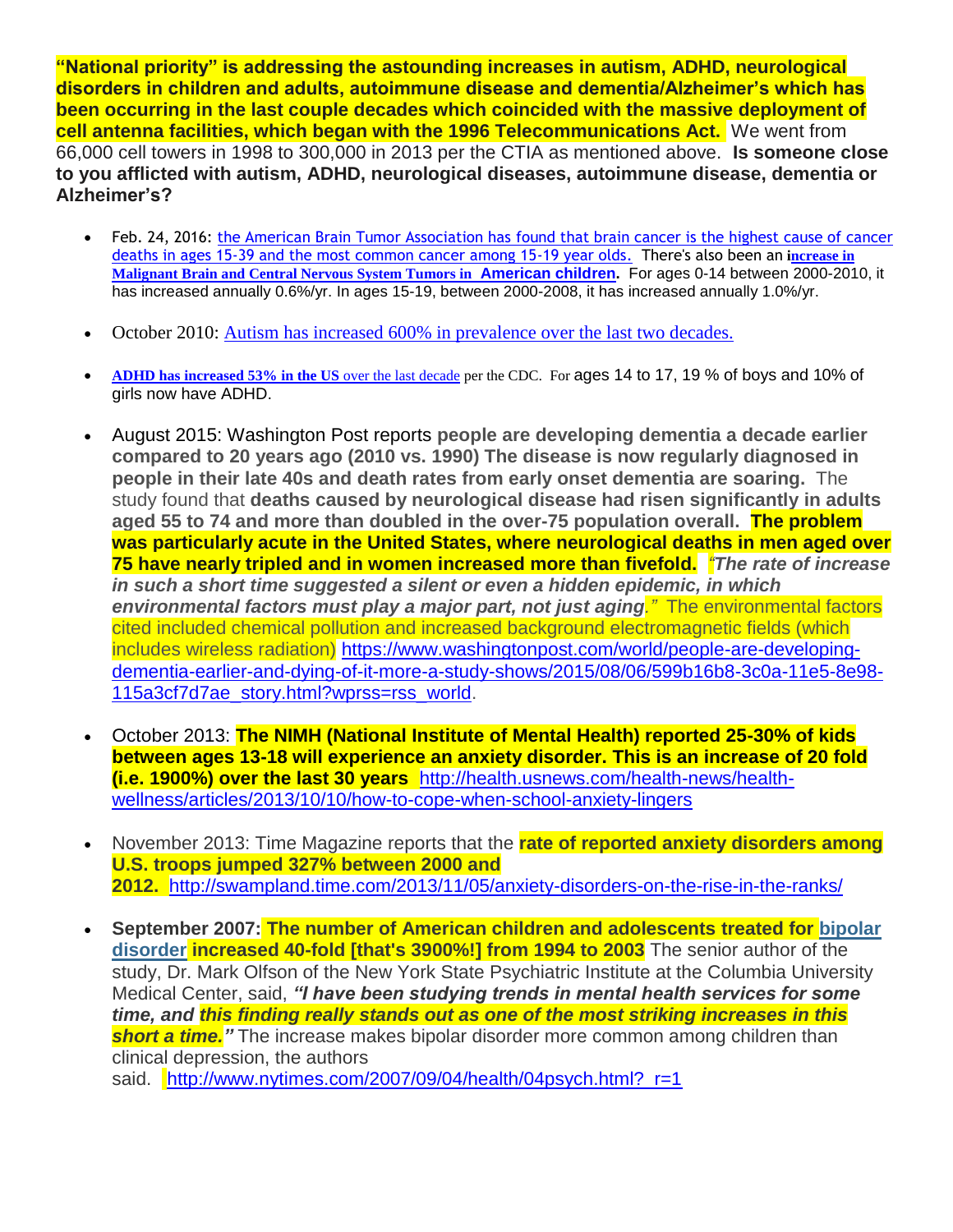- **Severe, disabling mental illness has dramatically increased in the United States.** "The tally of those who are so disabled by mental disorders that they qualify for Supplemental Security Income (SSI) or Social Security Disability Insurance (SSDI) increased nearly two and a half times between 1987 and 2007 *For children, the rise is even more startling — a thirty-five-fold [i.e. 3400%!] increase in the same two decades,"* as Marcia Angell [summarizes](http://www.nybooks.com/articles/archives/2011/jun/23/epidemic-mental-illness-why/?page=1) In 1998, Martin Seligman, then president of the American Psychological Association, [spoke](http://www.nonopp.com/ar/Psicologia/00/epidemic_depersion.htm) to the National Press Club about an American depression epidemic: *"We discovered two astonishing things ... The first was there is now between 10 and 20 times as much of it [depression] as there was 50 years ago. And the second is that it has become a young person's problem. When I first started working in depression 30 years ago … the average age of which the first onset of depression occurred was 29.5 … Now the average age is between 14 and 15."*
- In 2011, the [U.S. Centers for Disease Control and Prevention](http://www.cdc.gov/nchs/data/databriefs/db76.htm) (CDC) reported that **antidepressant use in the United States has increased nearly 400 percent in the last two decades, making antidepressants the most frequently used class of medications by Americans ages 18-44 years.** [http://www.salon.com/2013/08/26/how\\_our\\_society\\_breeds\\_anxiety\\_depression\\_and\\_dysfunct](http://www.salon.com/2013/08/26/how_our_society_breeds_anxiety_depression_and_dysfunction_partner/) [ion\\_partner/](http://www.salon.com/2013/08/26/how_our_society_breeds_anxiety_depression_and_dysfunction_partner/)
- In May 2013, CDC reported in ["Mental Health Surveillance Among Children—United States,](http://www.cdc.gov/mmwr/preview/mmwrhtml/su6202a1.htm?s_cid=su6202a1_w)  [2005–2011,](http://www.cdc.gov/mmwr/preview/mmwrhtml/su6202a1.htm?s_cid=su6202a1_w)" the following: *"A total of 13%–20% of children living in the United States experience a mental disorder in a given year, and surveillance during 1994–2011 has shown the prevalence of these conditions to be increasing."*

**There are many independent research studies that have shown an effect on nervous and immune systems from RF radiation. Here are just a few** <http://ehtrust.org/science/cell-towers-and-cell-antennae/>

I, like most people, was unaware of the research around cell phones and cell towers. I had assumed, like most people, that our government (FCC) standards were adequate to protect us and the proper research had been done by our government in setting these standards before releasing these products to the public. However, I was shocked to learn the following **FACTS:** 

1) **Our government standards for cell phone radiation is NOT based on protection against all harmful effects but only based on thermal limits**, i.e., if there is not enough microwave radiation coming from a device or cell tower to cause your tissues to warm up (i.e. cook you), then FCC standards considers it to be a "safe" level. For cell towers, that limit is 1000uW/cm2 for 30 minutes for frequencies 1.5GHz and above [http://www.gpo.gov/fdsys/pkg/CFR-2002-ti...](http://www.gpo.gov/fdsys/pkg/CFR-2002-title47-vol1/pdf/CFR-2002-title47-vol1-sec1-1310.pdf) This was not intended to be a chronic exposure limit, but a short-term one intended to protect people from burns. For cell phones and personal devices, the amount allowable is a SAR of 4.0 W/kg to the hands, feet, ears and 1.6W/kg to the head and any other part of the body.

2) **Areas within the immediate range of a cell tower (i.e. less than 1000ft) are about 1000 times higher than background levels of RF radiation.** Ambient (background) levels of microwave radiation, i.e. levels not immediately close to a cell tower, is around 0.0003uW/cm2 (cell phone calls can be made at this level and reception is around 4 bars). However, within the immediate range of a cell tower, i.e. within the first 1000 ft, it can be as high as 0.1-1.0uW/cm2. While both these levels are lower than 1000uW/cm2, realize that this means that the levels within the immediate vicinity of a cell tower is around 1000 times higher than areas not next to a cell tower. So for people living close to a cell tower or kids attending school next to a cell tower, this exposure which is about 1000 times higher than ambient levels is for many hours every day for years, not just 30 minutes. If you don't believe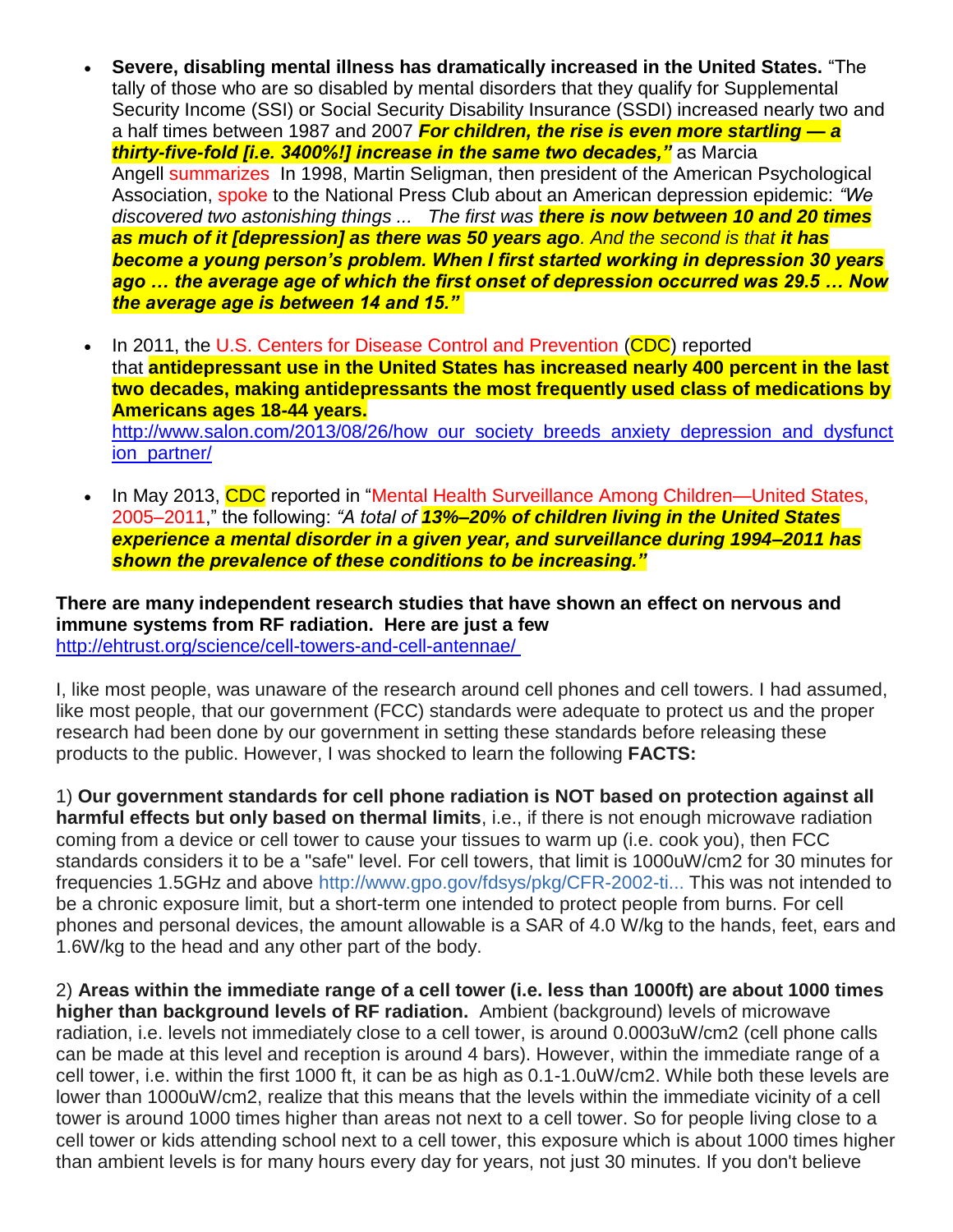this, please purchase a meter and measure for yourself. The Cornet ED78S is a very basic meter that you can purchase for ~\$140, less than cost of your smart phone

**Health effects at 0.1uW/cm2 include neurological problems** (headaches, insomnia, feelings of nervousness) **and immune problems** (allergies, cancer). You can see the list here for levels below and above 0.1uW/cm2 per the 2012 Bioinitiative Report, which is a compendium of 3800 peer reviewed studies from around the world[.http://www.bioinitiative.org/rf-color-ch...](http://www.bioinitiative.org/rf-color-charts/)

### **Firefighters union IAFF succeeded in 2004 in stopping more cell towers from being erected on fire stations for health reasons, citing neurological and immune system effects**. [http://www.iaff.org/hs/facts/CellTowerFi...](http://www.iaff.org/hs/facts/CellTowerFinal.asp)

3) **FDA exempted cell phones from product testing in 1984** on the presumption that if there is not enough RF radiation emitted to cause tissue heating, then it was safe. However, there has been a lot of research showing that even levels of radiation below thermal thresholds have negative health effects. Some even done by our own military

# **NASA Report, 1981**

A NASA report published in April 1981, titled "Electromagnetic Field Interactions with the Human Body: Observed Effects and Theories," discussed EMF and microwave RF radiation caused to humans. Effects of microwave radiation reported: headaches, sleep problems, neurological symptoms, cardiac symptoms, memory problems, increased cholesterol, gastritis, ulcers, increased fasting blood glucose, irritabiity, inability to concentrate, apprehension, and cataracts (clouding of posterior part of lens in those caused by microwave radiation instead of anterior clouding as seen with regular types). Information for the NASA report was collected from over 1,000 written sources that "included journals, conference proceedings, technical reports, books, abstracts, and news items," [http://ntrs.nasa.gov/archive/nasa/casi.n...](http://ntrs.nasa.gov/archive/nasa/casi.ntrs.nasa.gov/19810017132.pdf)

# **Navy Report, 1971**

On October 4, 1971, the Naval Medical Research Institute published a research report,"Bibliography of Reported Biological Phenomena ('Effects') and Clinical Manifestations Attributed to Microwave and Radio-Frequency Radiation," which was a compilation of over 2000 references on the biological responses to RF microwave radiation. It lists well over 100 negative biological effects caused by RF microwave radiation here's a partial list: corneal damage, tubular degeneration of testicles, brain heating, alteration of the diameter of blood vessels, liver enlargement, altered sex ratio of births, decreased fertility, sterility, altered fetal development, decreased lactation in nursing mothers, altered penal function, death, cranial nerve disorders, seizures, convulsions, depression, insomnia, hand tremors, chest pain, thrombosis, alteration in the rate of cellular division, anorexia, constipation, altered adrenal cortex activity, chromosome aberrations, tumors, altered orientation of animals, birds and fish, loss of hair, and sparking between dental fillings.[http://www.magdahavas.com/wordpress/wp-c...](http://www.magdahavas.com/wordpress/wp-content/uploads/2010/06/Navy_Radiowave_Brief.pdf)

# **Air Force Report, 1994**

A June 1994 US Air Force document, titled, "Radiofrequency/Microwave Radiation Biological Effects and Safety Standards: A Review," **acknowledges the non-thermal health effects.** Stated in its abstract, *"It is known that electromagnetic radiation has a biological effect on human tissue."* The introduction of the report states that *"researchers have discovered a number of biological dysfunctions that can occur in living organisms"* and that *"exposure of the human body to RF/MW [radio frequency/microwave] radiation has many biological implications"* that range from "innocuous sensation of warmth to serious physiological damage to the eye," and added that *"there is also evidence that RF/MW radiation can cause cancer."* Biological impacts: *"damage to major organs, disruption of important biological processes, and the potential risk of cancer,"* among many others which include *"mutagenic effects," "cardiovascular effects,"* negative effects on chromosomes, and notes that "Soviet investigators claim that exposure to low-level radiation can induce serious CNS [central nervous system] dysfunctions."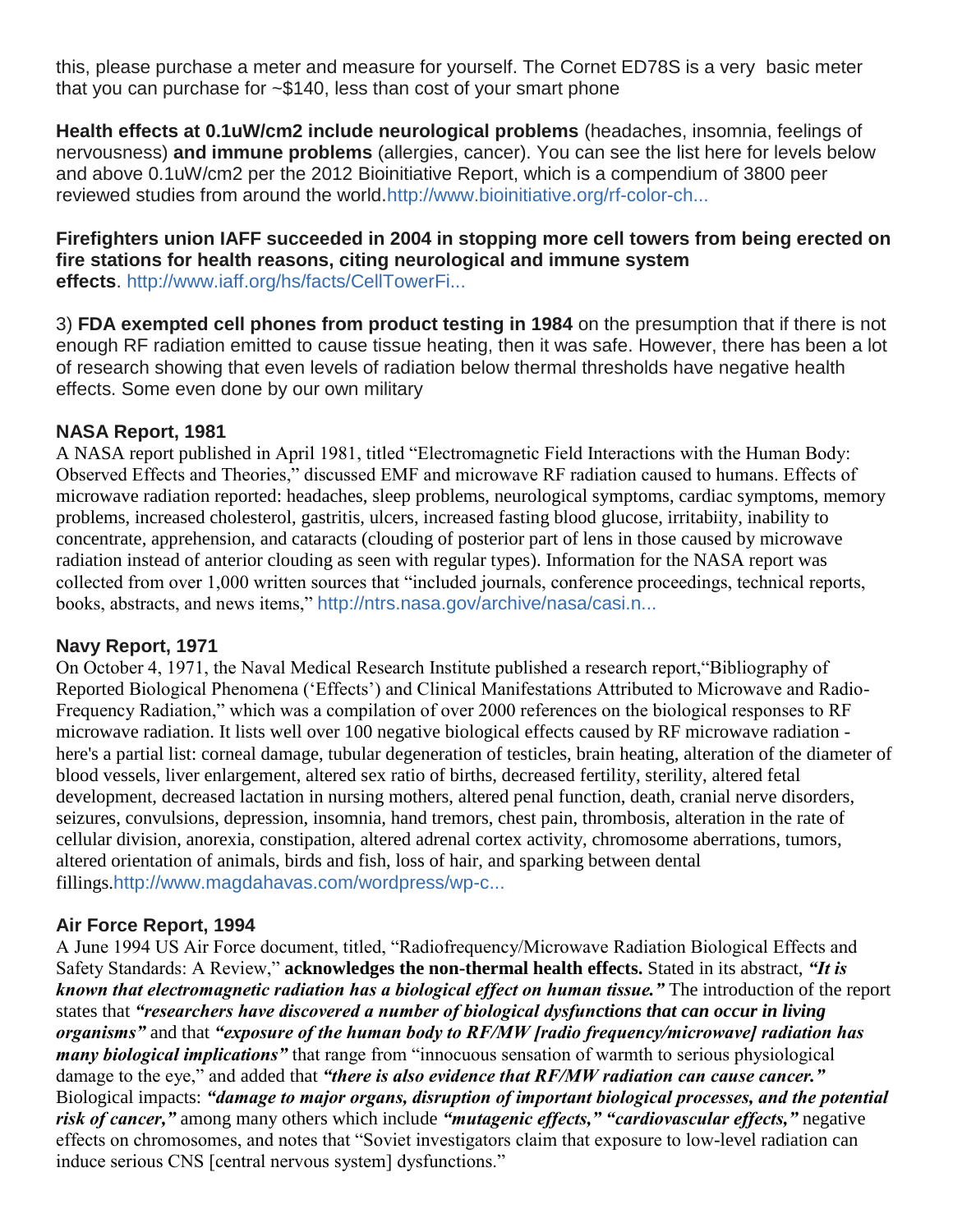### 4) **FCC's priority is faster speeds, not human health and safety.**

The 1996 Telecommunications Act was passed by Congress despite these reports from US government agencies that document negative health effects from microwave RF radiation that were all published before 1996. Section 704 of the TCA disallowed siting decisions for cell tower facilities based on health considerations as long as they don't exceed FCC's (thermal) limits. Aesthetics is the only valid reason for rejection; so many cell towers are camouflaged and disguised. This is how cell towers have ended up on school property and next to residential areas without people's awareness.

Even though doctors, scientists, and various groups have made about 1000 submissions asking the FCC to revisit limits since 2012, little has been done by the FCC. ( See Proceeding Number 13-84 on the FCC web site. It is hard to navigate, but you can see the  $\sim$ 1000 submissions here, [http://www.saferemr.com/2015\\_08\\_01\\_archi...](http://www.saferemr.com/2015_08_01_archive.html) )

FCC changed the Telecom Act to encompass wireless internet in March 2015 (wireless internet was not included in the 1996 TCA prior to that). There have been only a handful of incidents where the FCC has fined wireless companies for exceeding FCC's thermal limits even though **1 in 10 cell antenna sites exceeded FCC's thermal limits** per Wall Street Journal report in 2014 <http://www.wsj.com/articles/cellphone-boom-spurs-antenna-safety-worries-1412293055> , and **the fines are paltry (\$50,000) for exceeding FCC's thermal limits.** [http://www.journalinquirer.com/connectic...](http://www.journalinquirer.com/connecticut_and_region/fcc-keeps-secret-records-from-radiation-probe-at-verizon-s/article_0dbb367e-62d9-11e5-99da-ebeab2025003.html) **Yet if speeds are slow, FCC will fine millions. FCC fined AT&T a record \$100 million in June 2015 for not providing speeds as fast as advertised** [http://finance.yahoo.com/news/fcc-seeks-](http://finance.yahoo.com/news/fcc-seeks-100-mn-t-fine-over-unlimited-174431152.html) [...](http://finance.yahoo.com/news/fcc-seeks-100-mn-t-fine-over-unlimited-174431152.html) **Clearly FCC's priorities are not human health and safety, and they have not been considered in 5G's implementation.**

Exceeding FCC's thermal limits (which causes bodily harm) only received a \$50,000 fine? But slow download speeds received a \$100 million fine? AM Best, an insurance rating company, said this about the risks of wireless radiation. *"what is known is the risk that cell tower workers face. Thermal effects include eye damage, sterility, and cognitive impairments."* [http://www.ambest.com/directories/bestco...](http://www.ambest.com/directories/bestconnect/EmergingRisks.pdf)

5) **The only study of effects of chronic exposure to cell phone radiation by our government was reported in May by the NTP (National Toxicology Program), which showed a statistical increase in brain and heart cancer in rats.** Cancer showed up in a small but statistically significant portion of the rats who were exposed to below thermal levels of cell phone radiation at 1.5W/kg for 2 years (below FCC SAR limit of 1.6W/kg – iphone 6 plus has a SAR rating of 1.6W/kg with all antennas on

<https://www.sarchecker.com/apple-iphone-6-sar-rating-level-edges-extremely-close-to-legal-limits/>)

**The significance of this study is that it is proof (from a US government study) that RF levels below thermal thresholds cannot be assumed to be "safe".**

In medicine, non-thermal levels of microwave radiation have been used for therapeutic uses to treat pain and edema, heal bones, and chronic wounds https://en.wikipedia.org/wiki/Pulsed radiofrequency – this fact in itself also disproves the claim that there are "no biological effects" from non-thermal levels of microwave radiation. Anything that has a therapeutic effect can also have a negative effect in a different dose or under different conditions. insert email on water, microwaves, etc.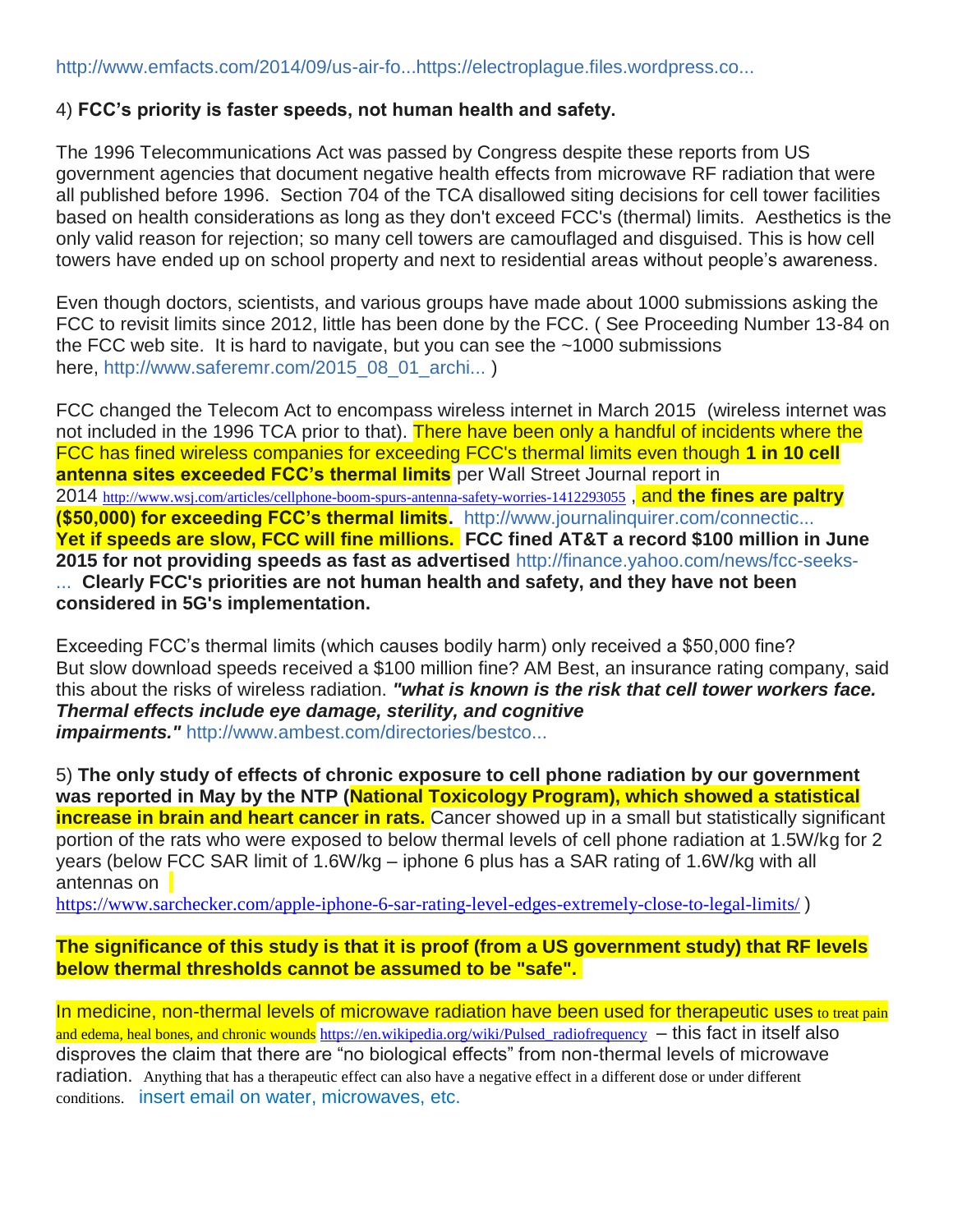6) Other countries – China, Russia, France, India, Switzerland, Italy, Luxemborg, Bulgaria – have stricter RF exposure limits than the US (see chart below) In January 2015, France forbade Wi-Fi in preschools and ordered it be turned off in elementary schools when not in use. In April 2016, Haifa, Israel has also removed Wi-Fi in schools. You can read more here on Schools and teacher unions around the world taking action on wireless <http://ehtrust.org/policy/schools-unions-and-pta-actions/> ....



### **In summary, there are many reasons not to approve the "massive infrastructure" required for 5G at this time.** The reasons:

1) NTP studies demonstrating a statistical increase in brain and heart cancer in rats following chronic exposure at 1.5W/kg (which is below the FCC SAR limit of 1.6W/kg) ;

2) reports by our own military and other branches of the US government demonstrating biological effects from RF radiation at below thermal levels;

3) the fact that non-thermal levels of microwave radiation are used for medical purposes because there is a biological effect;

4) the near 1000 submissions by doctors, scientists, and others asking the FCC to revise their limits in FCC proceeding 13-84;

5) the fact that the higher millimeter frequencies to be used in 5G (as well as 3G, 3G, 4G), have NEVER been studied for its long-term effect on humans by our government; and

## 6) **the fact that there are enough cell tower facilities ALREADY in existence to service more than one cell phone to everyone in this country**

Cell phones are important for safety – their original intention was to provide emergency help. However, since then, they have morphed beyond uses for safety. They are now used more for entertainment by adults and children alike. Now is the time for prudent caution on this issue and slow down any "massive deployment" of cellular infrastructure.